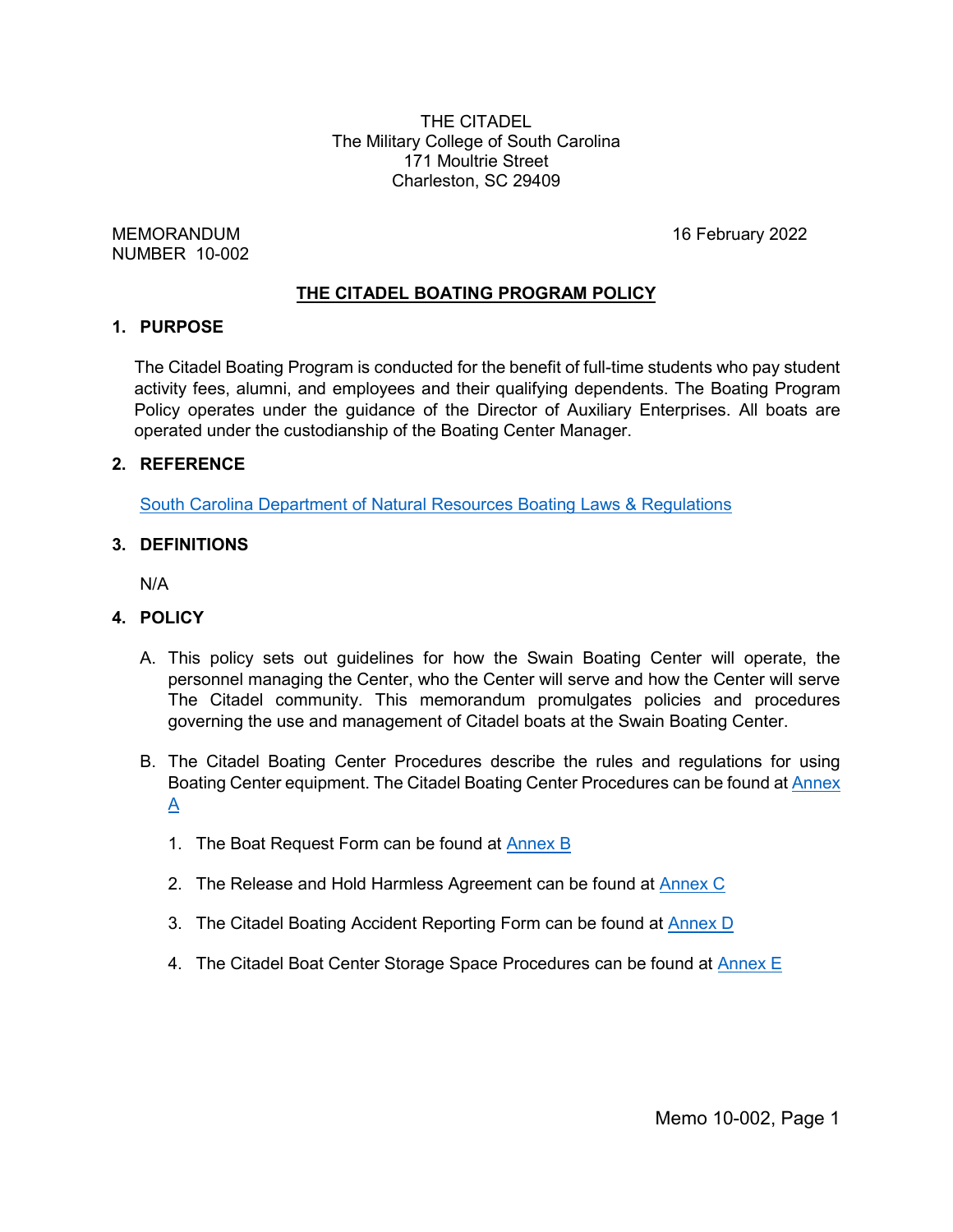C. Swain Boating Center Personnel.

The Center is managed by the Boating Center Manager and other personnel who are in charge of overseeing the rules and regulations outlined in the Boating Center Procedures are followed and that all monies are collected and accounted for.

D. Only Citadel faculty, staff, alumni, and full-time students are permitted to operate Citadel owned boats and equipment, with priority given to faculty, staff and full-time students. Students must be currently enrolled as a full-time student paying activity fees for that semester. No one under the age of 18 years will be allowed to check out a powerboat or a canoe.

#### **5. COMPLIANCE**

The repercussion for not adhering to this policy or the Boating Center Procedures may be up to and including being banned from renting from or using the Swain Boating Center or disciplinary action for cadets/students and faculty/staff.

#### **6. NOTES**

#### **A. Date of Official Enactment and Amendments:**

Approved by the Director of Auxiliary Enterprises 1 Jan 2022.

#### **B. Responsible Department:**

Auxiliary Enterprises

#### **C. Responsible Official:**

Boat Center Manager

#### **7. RESCISSION**

Memorandum Number 28, dated 1 January 2002, and all previous versions are

rescinded.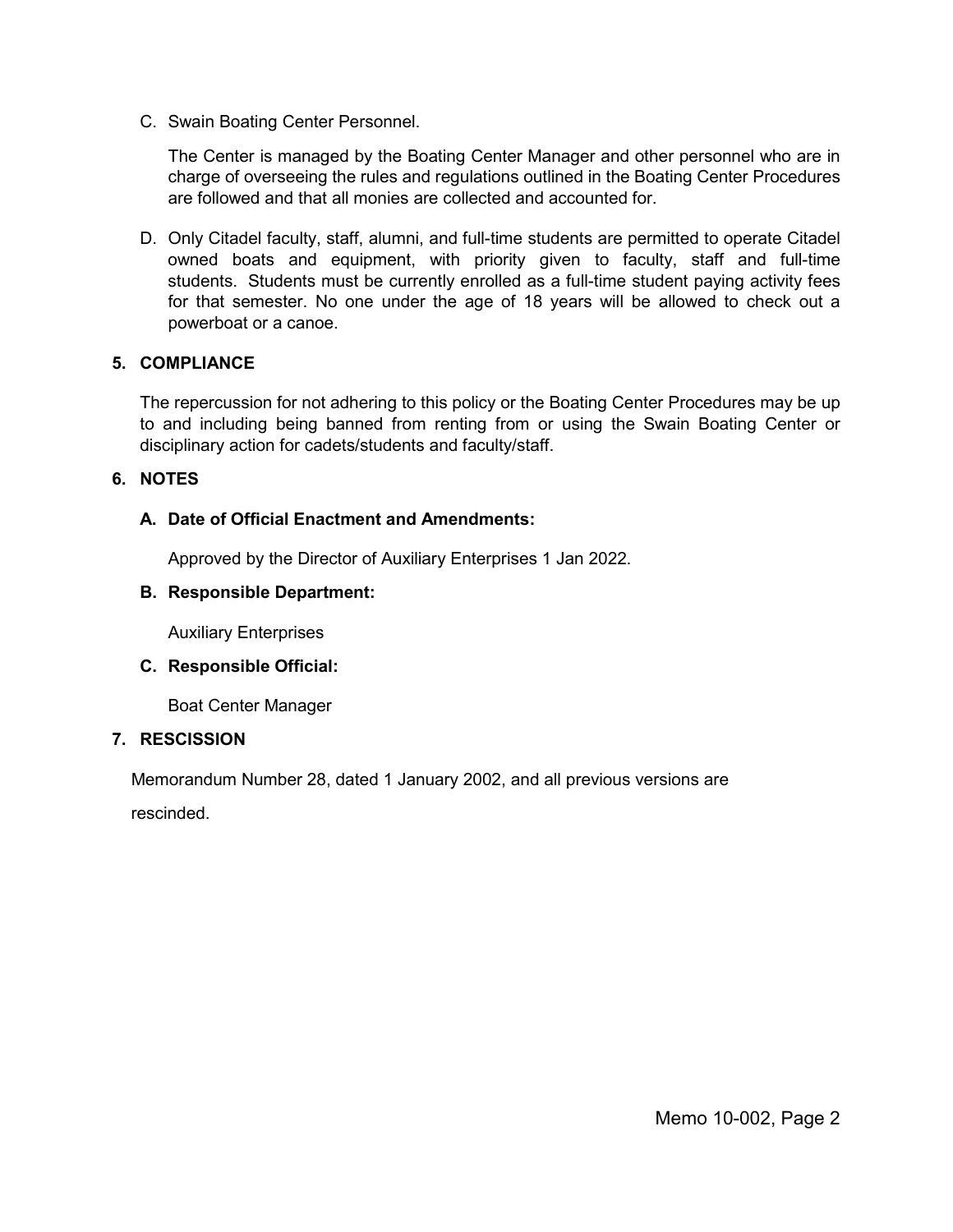#### **8. REVIEW**

Review this policy on a bi-annual basis.

FOR THE PRESIDENT:

**OFFICIAL** 

*xx/*KEVIN A. REID/*xx* LTC, SCM Assistant Vice President for Auxiliary Enterprises

Attachments:

[Annex A,](https://acrobat.adobe.com/link/track?uri=urn:aaid:scds:US:59e1a399-238a-3dc3-8b96-39fdceb22438) The Citadel Boating Center Procedures

[Annex B,](https://acrobat.adobe.com/link/track?uri=urn:aaid:scds:US:14c6c4ab-8bc1-3b3a-9df5-193f264e9f55) Boat Request Form

[Annex C,](https://acrobat.adobe.com/link/track?uri=urn:aaid:scds:US:cb3d4017-366d-3656-bfd8-6ade6d057d3c) Release and Hold Harmless Agreement

[Annex D,](https://acrobat.adobe.com/link/track?uri=urn:aaid:scds:US:72f4152e-87b5-3871-92c9-c394c036cad9) The Citadel Boating Accident Reporting Form

[Annex E,](https://acrobat.adobe.com/link/track?uri=urn:aaid:scds:US:473ffa75-efea-3873-8446-795bb8f1c732) Citadel Boat Center Storage Space Procedures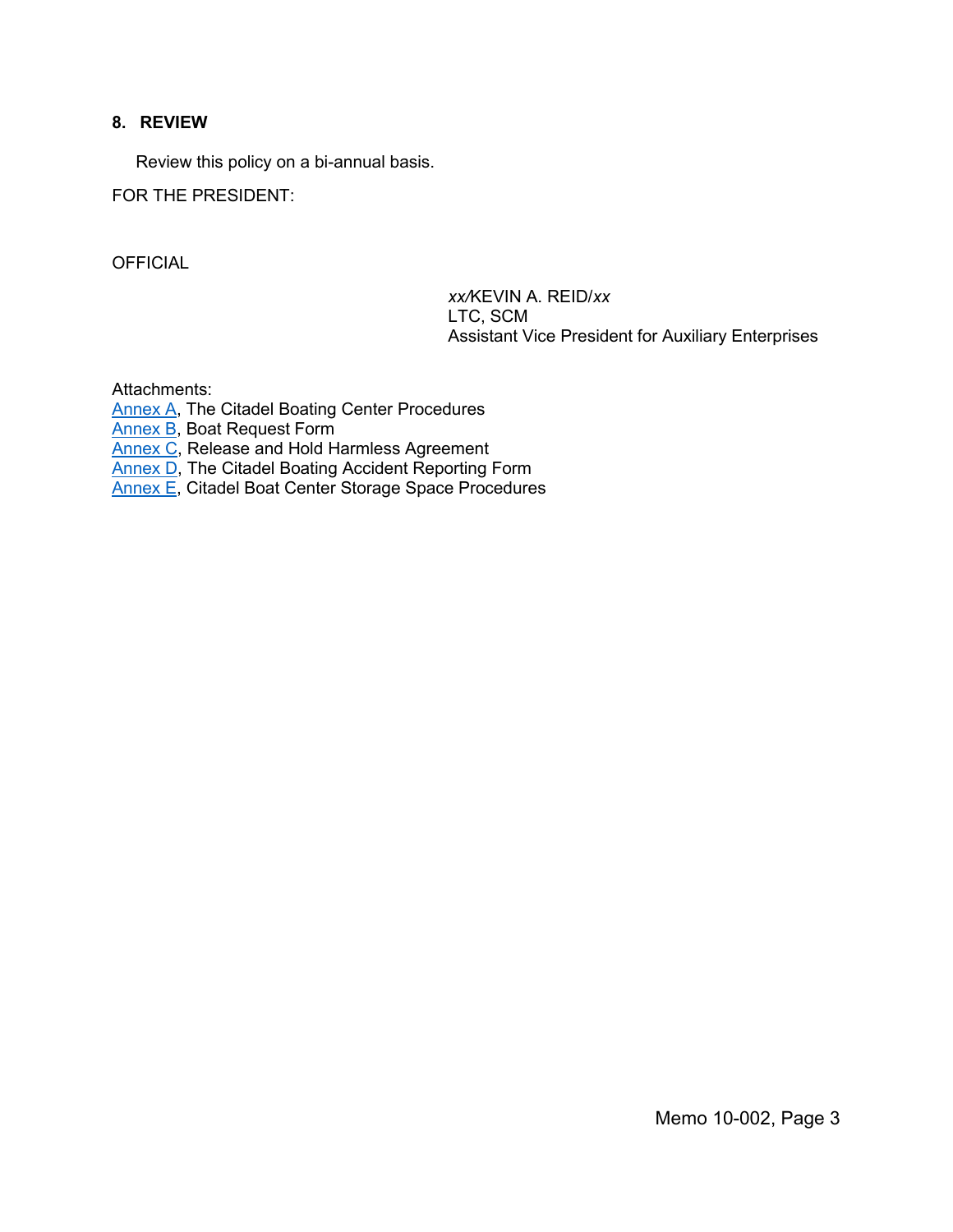#### **Annex A THE CITADEL BOATING CENTER PROCEDURES**

- 1. Boating Center boats are available for use in accordance with the administrative rules of the Boating Center which are delineated herein. These rules cover scheduling, check-out procedures, qualification requirements, and monetary charges for rental.
- 2. Definitions.
	- A. Anchor scope: the ratio of line connecting the boat to the anchor with respect to the depth of the water; 10:1 ratio or 100 feet of line for every 10 feet of depth.
	- B. Grounding: a marine accident; the impact of a vessel on the seabed or waterway side; commonly referred to as "running aground".
	- C. Mooring: any permanent structure to which a vessel may be secured.
	- D. No wake zone: area within which a vessel is required to travel at idling speed; slow speed that creates no appreciable wake.
	- E. On-water demonstration: the demonstration of proper boat handling and capability while operating a boat in motion on the water.
	- F. Powerboat: a boat that moves on the water via use of a motor.
	- G. Captain: the qualified individual who has checked-out the boat and is responsible for acting as the captain of the boat.
- 3. Boating Regulations.
	- A. The Swain Boating Center Procedures describe the rules and regulations for using Boating Center equipment. The Citadel Boating Center Manager has the discretion to make administrative exceptions to these rules. These will be made under special circumstances only. There will be no exceptions made to government or safety regulations. All boats, whether purchased with Citadel funds, received as gifts or are on loan, are under the jurisdiction and operated under the custodianship of the Boating Center Manager. Boats used by academic departments directly in support of a curriculum, or boats used to support of the Boating Center (ex. recovery/towing) are not generally available for rental or other use.
	- B. Swain Boating Center Hours of operation: 0730 to 1500 Monday to Friday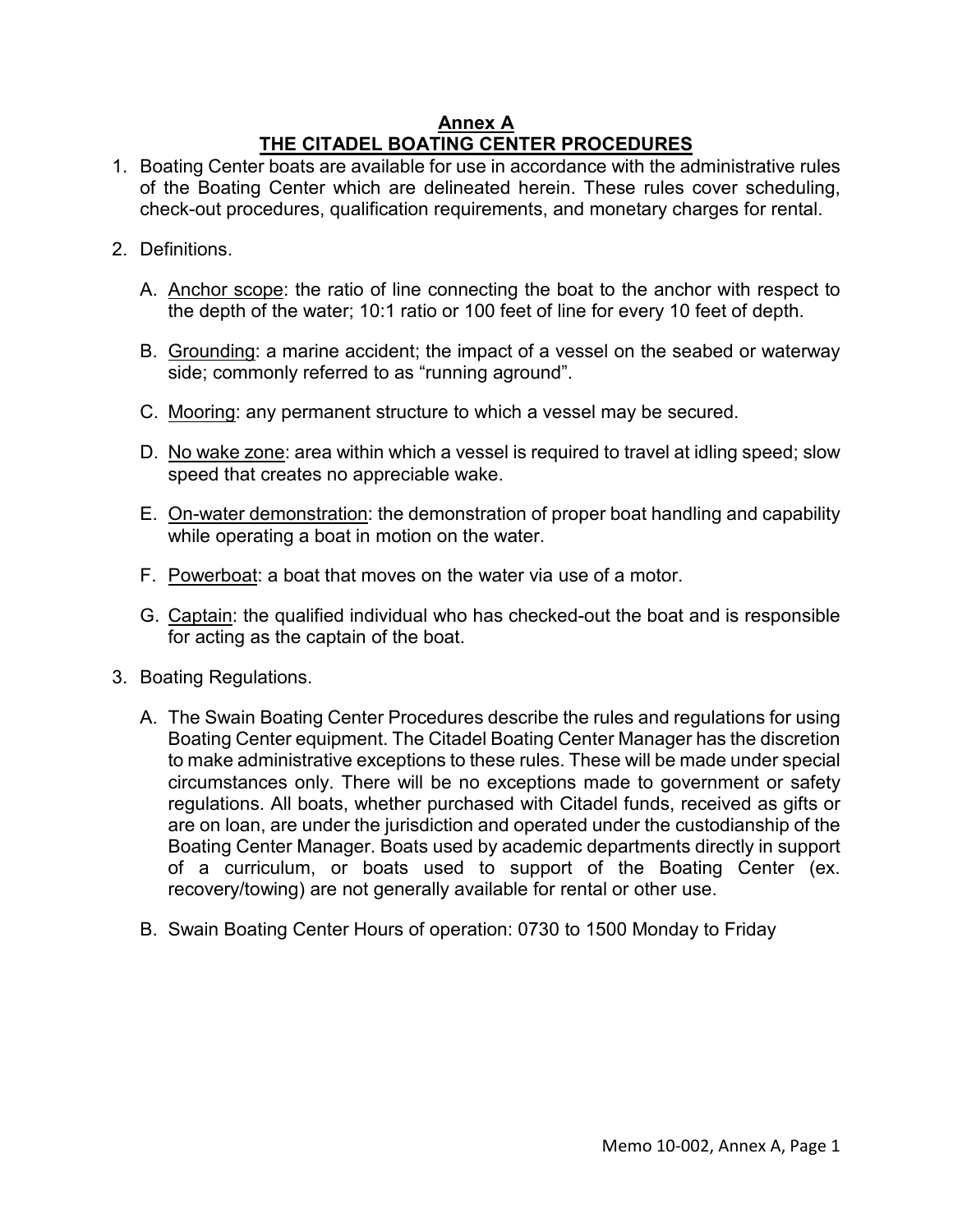4. Swain Boating Center Personnel.

The Center is managed by the Boating Center Manager and other personnel who are in charge of overseeing the rules and regulations outlined in the Boating Center Procedures are followed and that all monies are collected and accounted for.

5. Qualifications for Using Equipment.

Only Citadel faculty, staff, alumni, cadets and full-time students are permitted to operate Citadel owned boats and equipment. Students must be currently enrolled as a full-time student paying activity fees for that semester. No one under the age of 18 years will be allowed to check out a powerboat, canoe, or sailboat.

- 6. Qualification Cards.
	- A. All persons eligible to use Citadel boats must have passed The Citadel Rules and Regulations test, by demonstrating a theoretical knowledge of small boats, boating safety, and rules of the road. He or she must also demonstrate, to the satisfaction of a qualified Boat Center instructor, a practical boat handling capability with an on-water test. A person may satisfactorily demonstrate theoretical knowledge by attending and passing the South Carolina Basic Boating Course from the Department of Natural Resources, the U. S. Coast Guard Auxiliary Basic Seamanship Course, or the U. S. Power Squadron Basic Seamanship Course. The certification of completion will be required as proof. The on-water demonstration of boat handling will be accomplished at the Boating Center by arranging an on-water test in the appropriate boat. A Qualification Card will be issued by the Citadel Boat Center Manager when all qualifications have been passed. The Boating Center Manager will maintain an active file of all those qualified. Qualification is effective for the remainder of enrollment at The Citadel for students, and during employment for faculty and staff members.
	- B. Qualification cards ARE required for all powerboats.
	- C. Qualification cards ARE NOT required for canoes.
	- D. Qualification cards ARE required for all sailboats.
- 7. Procedures for Reserving Citadel Boats.
	- A. Reservations for boats are to be made by submitting the [Boat Request Form](http://www.citadel.edu/root/images/policies/boating-annex-b.pdf) through Lesesne Gateway. Contact the Boat Center Manager at (843) 953-6849 for questions and availability.
	- B. During the academic school year, cadet reservations will have priority. Cadets will be allowed first choice until noon Wednesday preceding the weekend to make a reservation. After noon on Wednesday, reservations can be made by any captain on a first come/first served basis.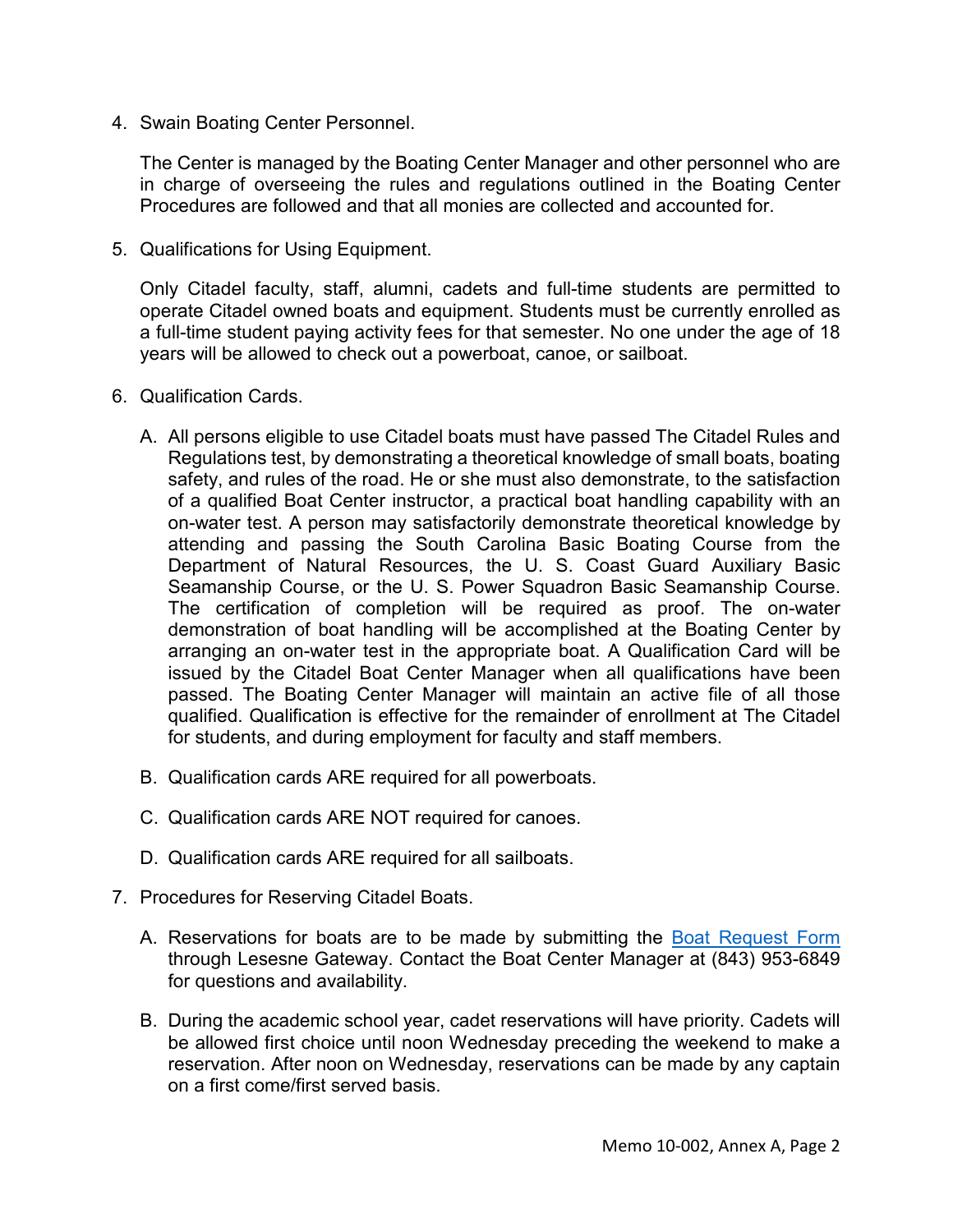- C. Reservations are accepted no more than 2 weeks ahead of the desired reservation time.
- 8. Procedures for Checking Out Citadel Boats.
	- A. A qualified captain may sign out a boat. They must be present at the time the boat is being checked out and any time the boat is in operation. Boats may not be checked out by one captain and turned over to another, whether qualified or not. Only in emergency situations is anyone other than a qualified captain, if more than one is present, allowed to operate a Citadel owned boat.
	- B. Sign out with the Boat Center Manager and receive the checkout form giving all the information requested. (The form includes boat #, gas and equipment.) The captain is financially responsible for the replacement cost of any equipment lost or damaged during the rental. The Boat Center Manager will be responsible for filling and refilling gas.
	- C. Confirm that the boat is equipped with all required safety equipment. This includes a paddle, anchor, life preserver (for each person on board), bells or whistle, fire extinguisher (powerboats), flare kit (powerboats), working navigation lights and a throwable flotation device.
	- D. Pay all monies due for the use of the boat and equipment prior to its utilization. A \$50 deposit is required for all powerboat rentals. All pricing for boat rentals and boat parking are available on the boat rental website **[swainboatcenterinfo@citadel.edu](mailto:swainboatcenterinfo@citadel.edu)**. Customers may pay by check, or credit card.
	- E. Determine that each passenger is physically capable of engaging in the boating activity. The captain shall verify that they and all passengers can swim with a lifejacket. (The captain is responsible for safety of the passengers.)
	- F. Reserved boats must be picked up before 1400 hours of the first full day of the reservation. If they are not picked up by that time, the boats will be dispatched on a first come/first served basis.
	- G. Boats may be reserved no more the 14 days in advance. Cancelation must be received 48 hours before scheduled pickup or you may be charged for 1-day use.
- 9. General Boating, Waterfront, and Dock Safety Rules.
	- A. Boating Rules.
		- 1. Citadel boats due in before the Boating Center is scheduled to close must be returned 30 minutes prior to closing to allow for washing and equipment checkin.
		- 2. Any boat not checked in the day it is due back will be charged an extra day's rental at check-in.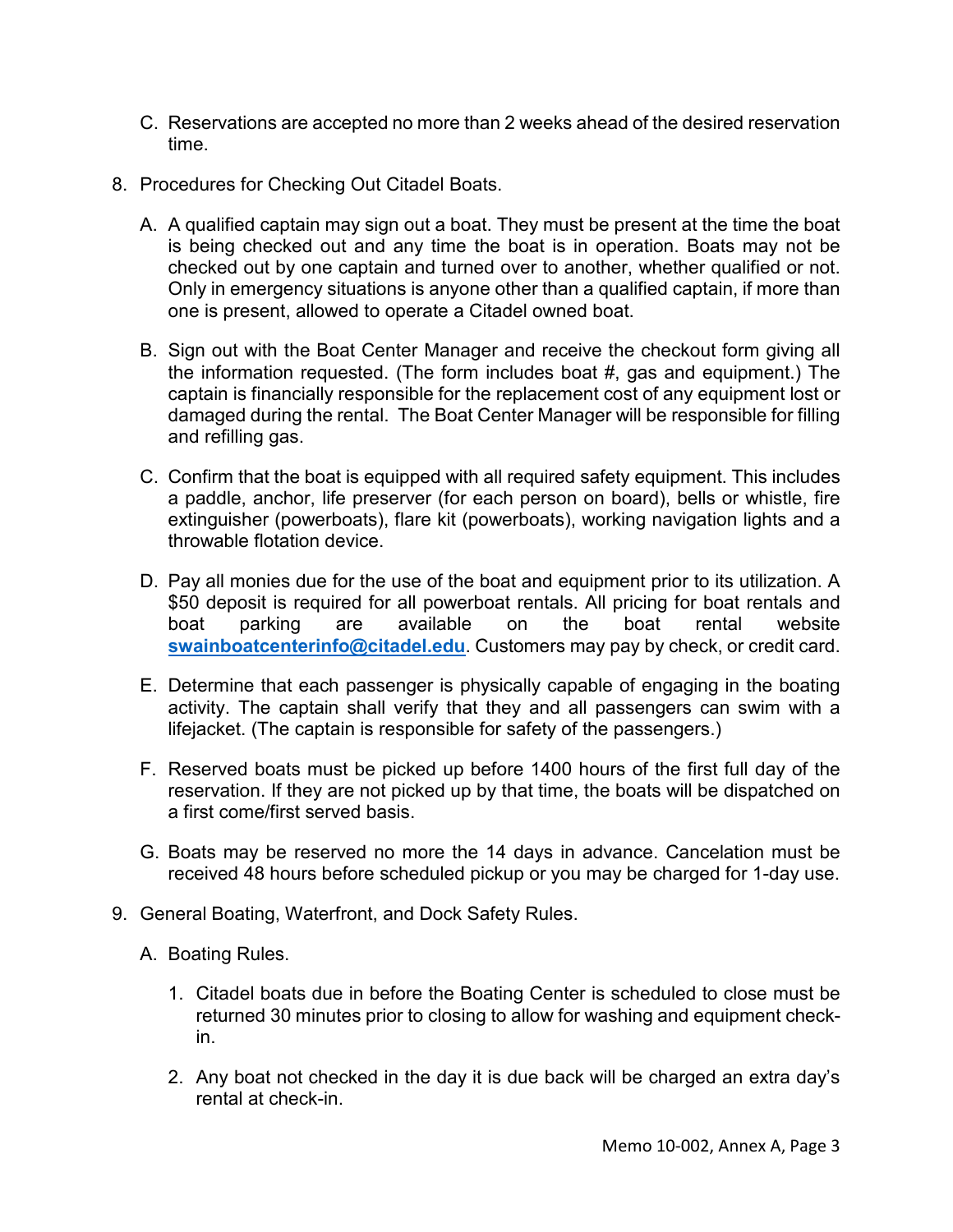- 3. Powerboats may be not be trailered off campus. Late turn-in of boats and equipment must be pre-approved by the Boating Center Manager and will remain the responsibility of the person checking them out until they are properly turned in.
- 4. Citadel boats may be tied to the Citadel docks and left overnight at the user's risk. The captain checking out the boat/equipment will be responsible for the boat and all equipment until properly checked-in.
- 5. The normal maximum length of checkout will be three consecutive days. However, the Boating Center Manager may increase or decrease the amount of time a boat may be checked out based upon the demand.
- 6. Powerboats shall be operated within a 75-mile radius of the campus and no further offshore than the edges of the jetties marking the channel into Charleston Harbor.
- 7. There is a no wake zone within 300 feet of The Citadel piers.
- 8. Alcoholic beverages and/or illegal substances shall not be carried or consumed by the operator or passengers of Citadel boats. Violations will result in the immediate loss of boating privileges. (Empty beer cans, bottles, residue, etc. will be considered as having been carried/consumed.)
- 9. All boat operators are required to have fully charged cell phone for emergency purposes and cell number given to boat manager or public safety before leaving Citadel dock.
- 10. Boats shall not be operated within 100' of a surf line. They may be landed on beach areas where there is no wave or surf action. Adequate care and anchoring devices must be used to prevent the loss or damage of any boat.
- 11.Boats anchored in areas where submerged or partially submerged structures, such as where the jetties are located, must use adequate anchors with chain or line and proper anchor scope. The captain must take adequate precautions to prevent the boat from being forced upon these structures by wind, waves, and wakes.
- 12.Boats shall enter and exit the Citadel Boating Center channel through the channel markers. Early entry or exit from this channel is not allowed.
- 13.The Citadel channel is open the 3 hours prior to and post high tide for use.
- 14.Citadel boats shall not be used for hire or subleased.
- 15.The use of boats in The Citadel channel may be restricted due to low water conditions, high winds or severe weather. Boats shall not be run through the mud in an effort to leave or return.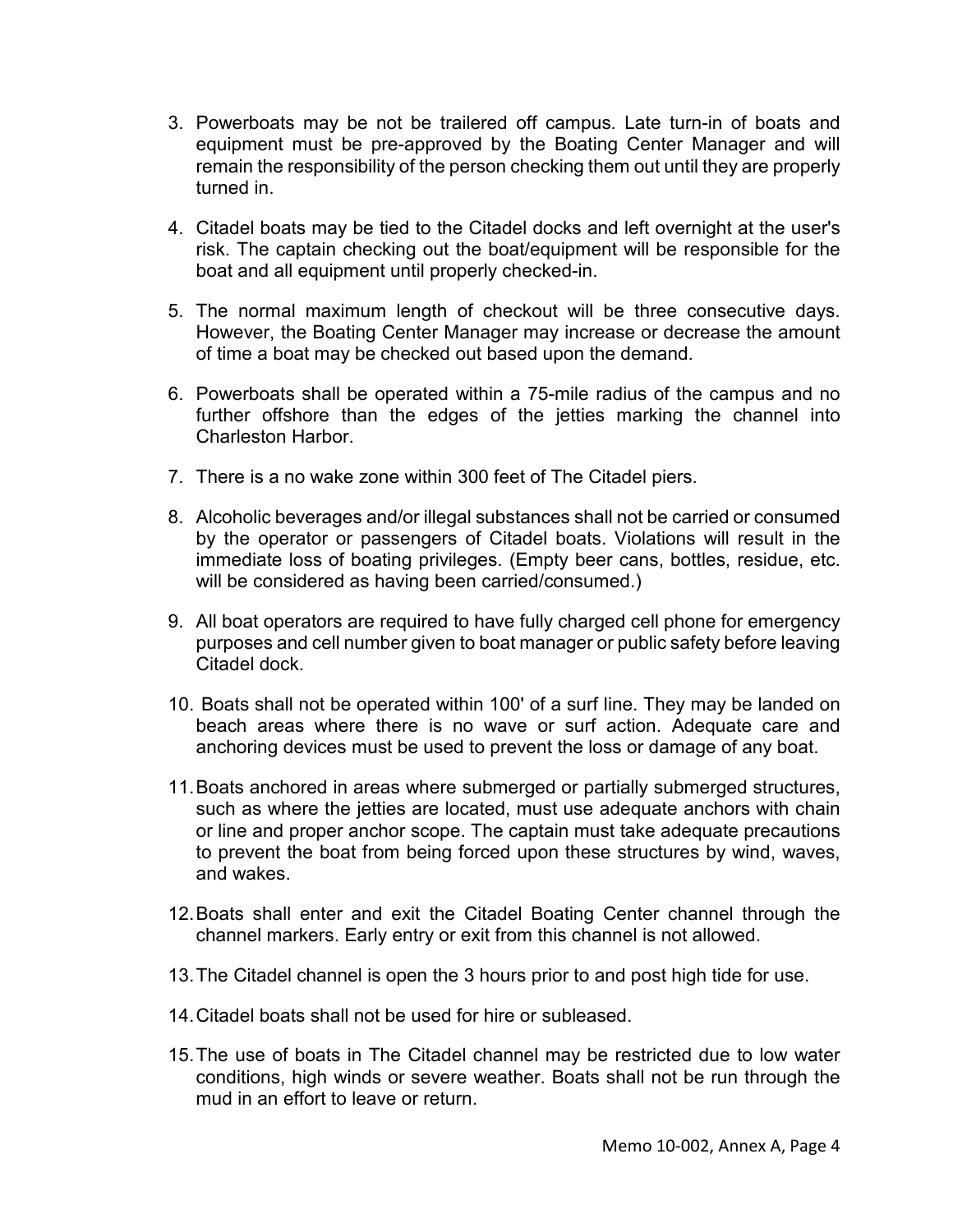- 16.Persons utilizing Citadel boats and equipment are required to wash them with soap and water prior to check-in.
- B. Waterfront and Dock Safety.
	- 1. Facilities, docks, and ramp are for Citadel Cadets full-time students, faculty, staff and alumni.
	- 2. No swimming.
	- 3. No crab traps.
	- 4. Use docks and ramp at your own risk.
	- 5. Alligators may be present. Do not feed or approach wild animals.
	- 6. Bicycles or motorized carts and not allowed on the dock.
	- 7. Mooring or watercraft is limited to the docks only from dawn to dusk.
	- 8. Children under 16 must be accompanied by an adult while on the docks.
	- 9. Hours of operation are 0730 to 1500 Monday through Friday.

10.Accidents and Breakdowns.

- A. If a breakdown or an accident occurs, contact the Boating Center at (843) 953- 6849 or call Towboat US at 1-800-391-4869 immediately and report the problem. If the Boating Center is closed, contact Public Safety at (843) 953-5114. If an accident occurs and there is more than \$500.00 in damage and/or more than basic first aid is needed for anyone injured, the captain is required to contact the SC Department of Natural Resources at (843) 795-6350 and the Boat Manager.
- B. A [Citadel Boating Accident Reporting Form](http://www.citadel.edu/root/images/policies/boating-annex-e.pdf) must be filed with the Boat Center Manager. The report is to be filed the day of the accident or, if the Boat Center is closed, the next business day. A copy of any Police or SC Department of Natural Resources reports are required as well.
- C. Accidents involving Citadel owned boats will be reviewed by the Citadel Accident Review Board in accordance with the guidelines established. Corrective actions taken as a result of any accident and/or misuse will be consistent with the recommendations established by the Safety Program and Accident review board. Disciplinary action taken as a result of an accident will be dependent upon the seriousness of the accident, negligence involved and or misuses of the boat. Should the captain be found to be responsible for the accident by abuse or negligent operation, they may be held financially responsible for the damages. This action will be taken in accordance with the policies established. Accidents where the captain is at fault will be charged the deductible (\$500) or repair cost, whichever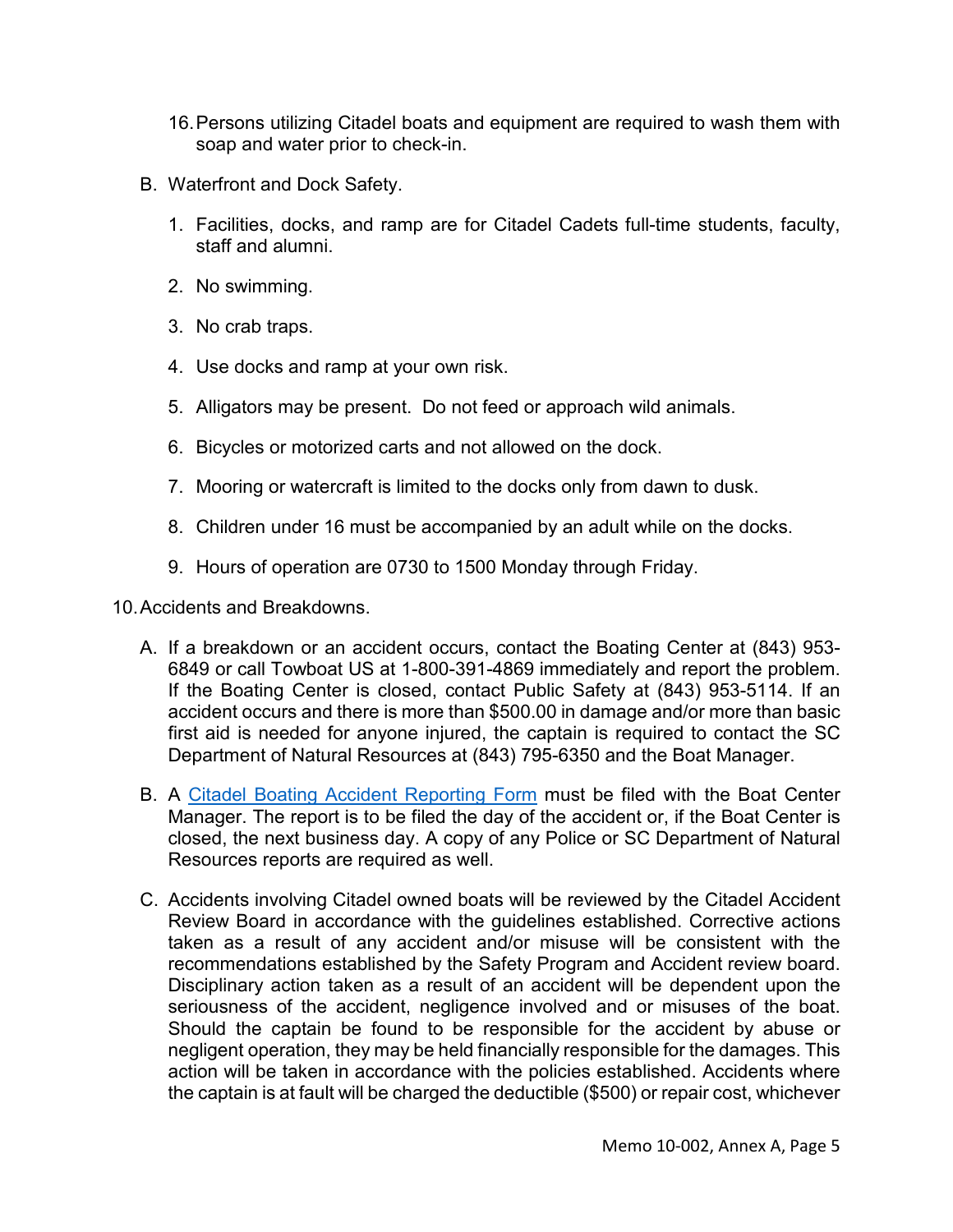is less. Assessment for repair cost up to \$500.00 as provided in the Citadel Boating Policies and Procedures. \$500 deductible for all insurance claims made to The Citadel Marine Policy.

- D. Accident Review Board corrective actions include:
	- 1. Verbal counseling concerning responsibility while captaining a boat.
	- 2. Review of boating privileges by the Director of Auxiliary Enterprises.
	- 3. 3-months to 1-year suspension of boating privileges.
	- 4. 1 year to permanent suspension of boating privileges.
- E. Check the Boating Center hours of operation and the window of time when the channel is closed to boat traffic. If the boat cannot be returned prior to closing of the Boating Center, it will be the captain's responsibility to protect it until the boat can be properly checked in.
- F. The Citadel Boating Center carries limited liability insurance on all Citadel owned boats and trailers.
- 11.Gas Charges.
	- A. Boats will be fully fueled upon dispatch.
- 12.Equipment.

Damaged or lost equipment can be replaced by the renting individual with Boat Center Management approval. If not replaced, the cost of replacement will be billed to the captain.

- 13.Equipment Included with Rental.
	- A. Boat Equipment.
		- 1. Anchor,
		- 2. Lifejackets,
		- 3. Flare kit,
		- 4. Fire extinguisher,
		- 5. Fenders,
		- 6. Paddle
		- 7. Throwable flotation device.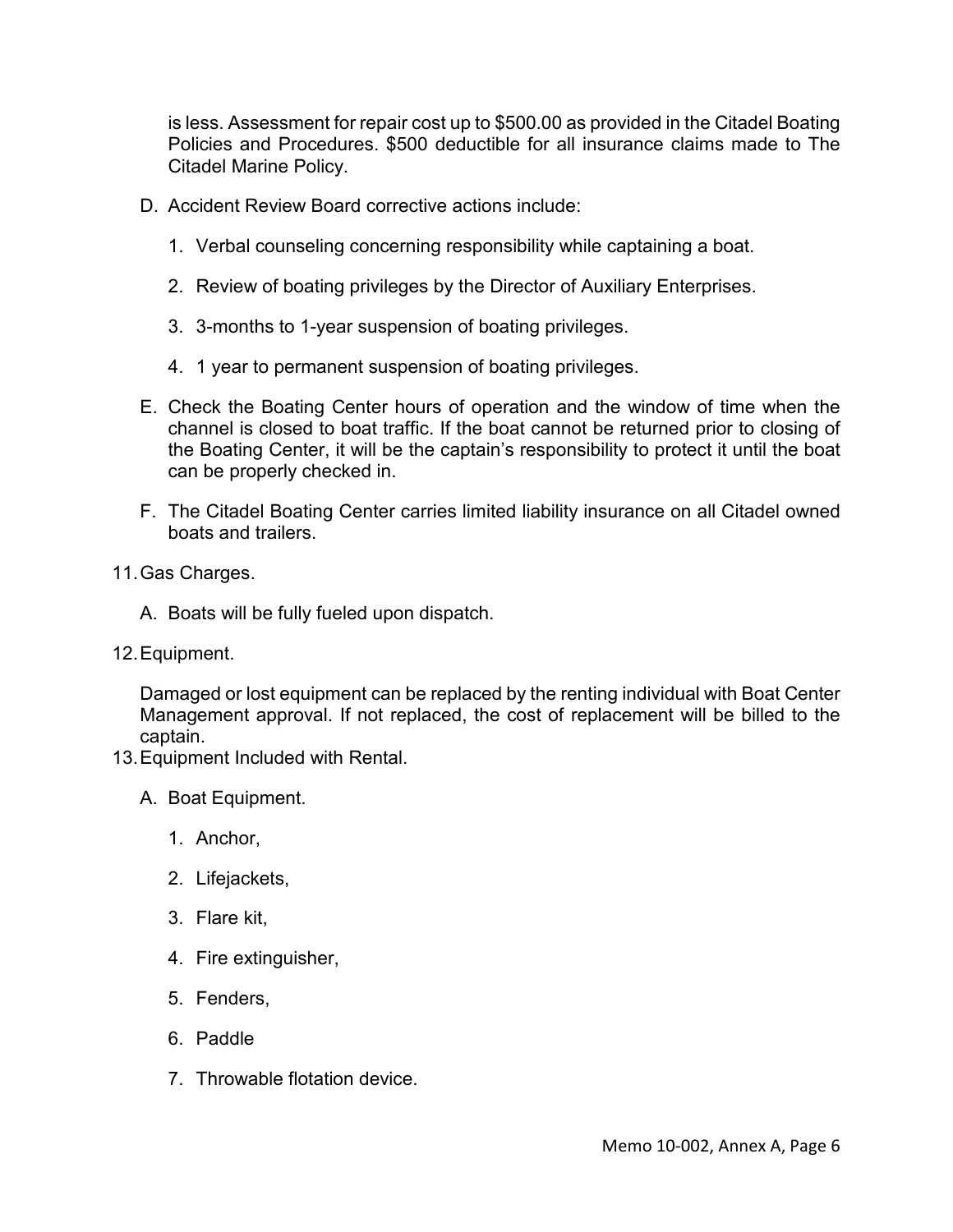- 8. Whistle
- B. Hours of Operation.
	- 1. 0730-1500 Monday Friday
	- 2. Check the Boating Center web page for up-to-date hours of operation.
- C. Charges and rates can be found on the **Swain Boating Center website**.
- 14.Compliance.
	- A. The Citadel Boating Center Manager may suspend any person's boating privileges for cause, but must report this suspension as soon as possible to the Director of Auxiliary Enterprises. Violation of safety procedures or good boating procedures by private boat owners in The Citadel basin will also be reported to the Director of Auxiliary Enterprises. The suspension of Boating Center privileges may be imposed.
	- B. Maintenance
		- 1. Boat replacement will occur every 15 years.
		- 2. Maintenance will be performed by F&E.
	- C. Violation of rules and regulations may result in but are not limited to:
		- 1. First Offense: Loss of check out privileges for up to one month.
		- 2. Second Offense: Loss of privileges for no less than one month and no more than one semester/summer.
		- 3. Third Offense: Permanent loss of privileges.
- 15.Financial Obligation for Loss and Damages.
	- A. A person signing out a Citadel owned boat automatically assumes the responsibility for any loss or damage for the boat, trailer and equipment. That responsibility begins when the boat and equipment is checked out. It is relinquished when the boat and equipment are returned in the same condition as received and a Boating Center employee signs the checkout form. Loss or damages by any means other than fair wear-and-tear are the responsibility of the person who has checked out the boat, trailer and equipment. Privileges will be suspended until the loss or damages have been settled. When a loss is covered by insurance, the operator may be held responsible for the amount up to the deductible.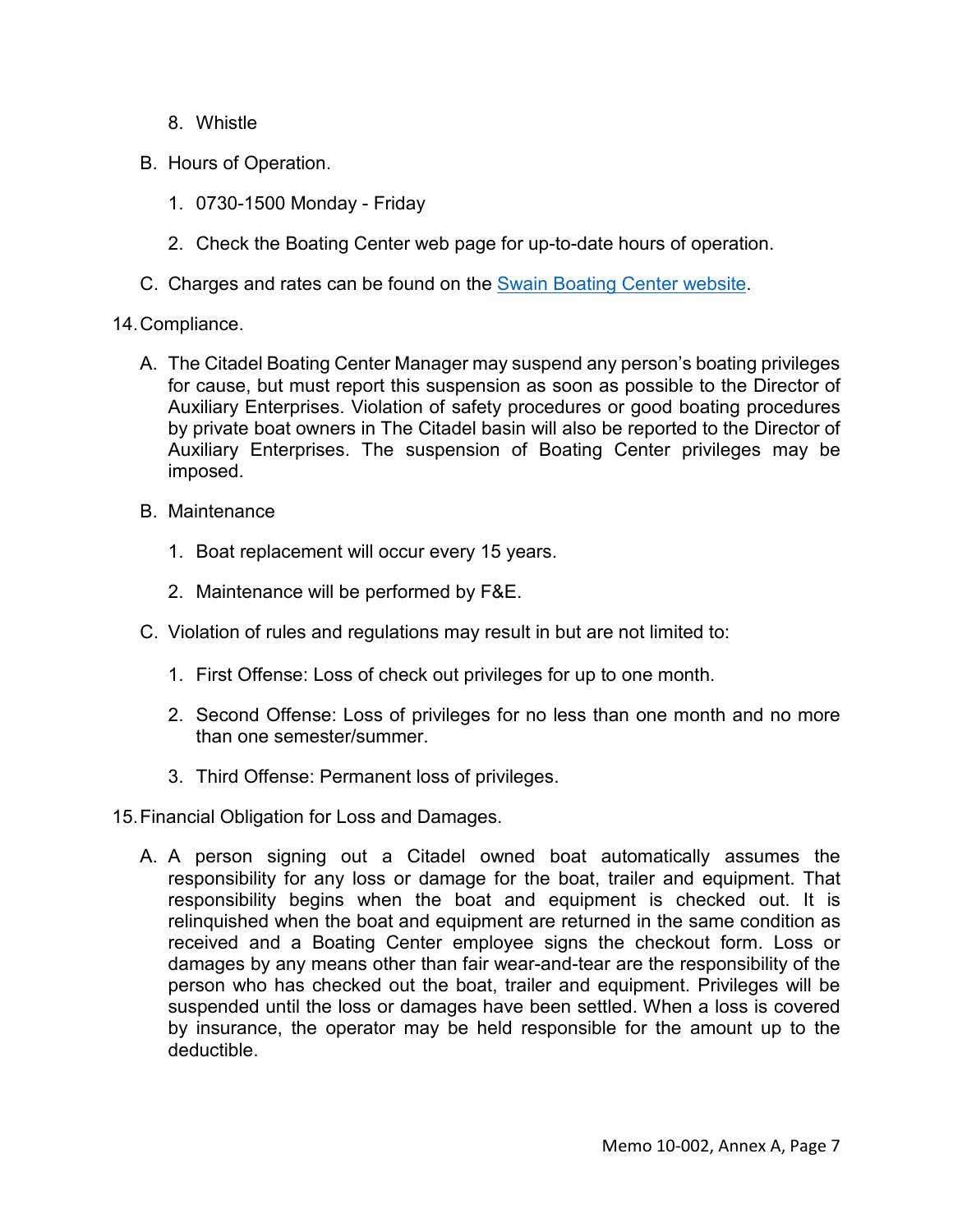- B. Grounding or collision of a boat and associated damage is, by definition, attributable to improper handling and carelessness. Persons incurring damage under such circumstances will be held financially responsible for the necessary repairs. In addition, consideration of the loss or suspension of Boating Center privileges will be made.
- C. Abuse and or intentional destruction of boats and equipment will not be tolerated. When such evidence is present, the skipper and/or passengers may be refused further use of Citadel owned boats and equipment.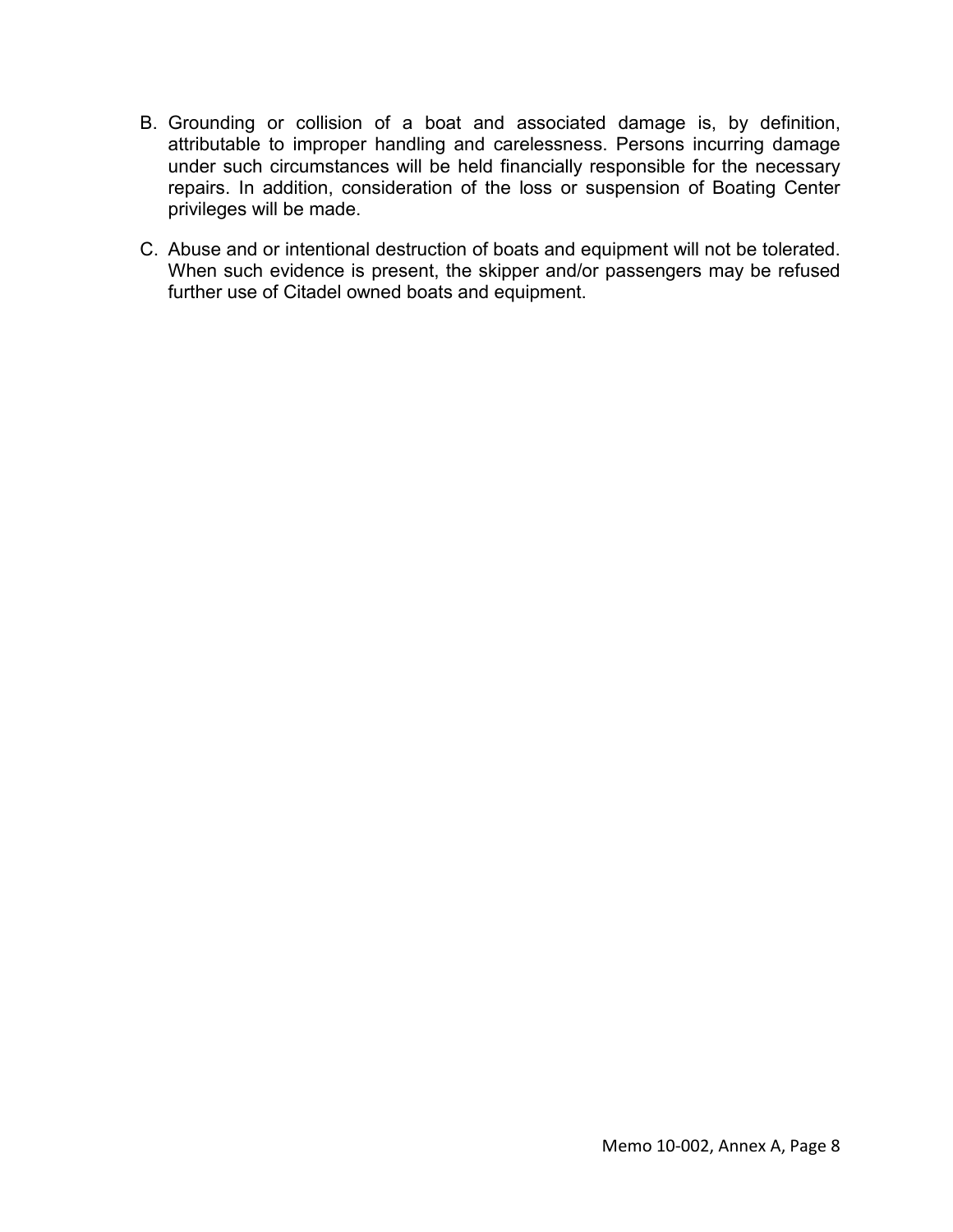## **Annex B Citadel Boat Request Form**



# **Swain Boating Center**

**Boat Request**

Boats may be reserved no more the 14 days in advance. Cancelation must be received 48 hours before scheduled pickup or you may be charged for 1-day use.

Requester Information

| Complete email address:                   |                                       |       |  |  |  |
|-------------------------------------------|---------------------------------------|-------|--|--|--|
| Power Boat Certified? Yes    <br>No I     | Pick One: Cadet/Student Faculty Staff |       |  |  |  |
| Boat and Trip Information                 |                                       |       |  |  |  |
| Boat type: 15' Carolina Skiff             | 18' Carolina Skiff                    | Canoe |  |  |  |
| Number of Passengers:                     |                                       |       |  |  |  |
| Pickup Date: ___________________          | Pickup Time: __________________       |       |  |  |  |
| Return Date: __________________           | Return Time: ___________________      |       |  |  |  |
| <b>Special Instructions and Comments:</b> |                                       |       |  |  |  |

Please send any questions about your reservation to [swainboatcenterinfo@citadel.edu.](mailto:swainboatcenterinfo@citadel.edu)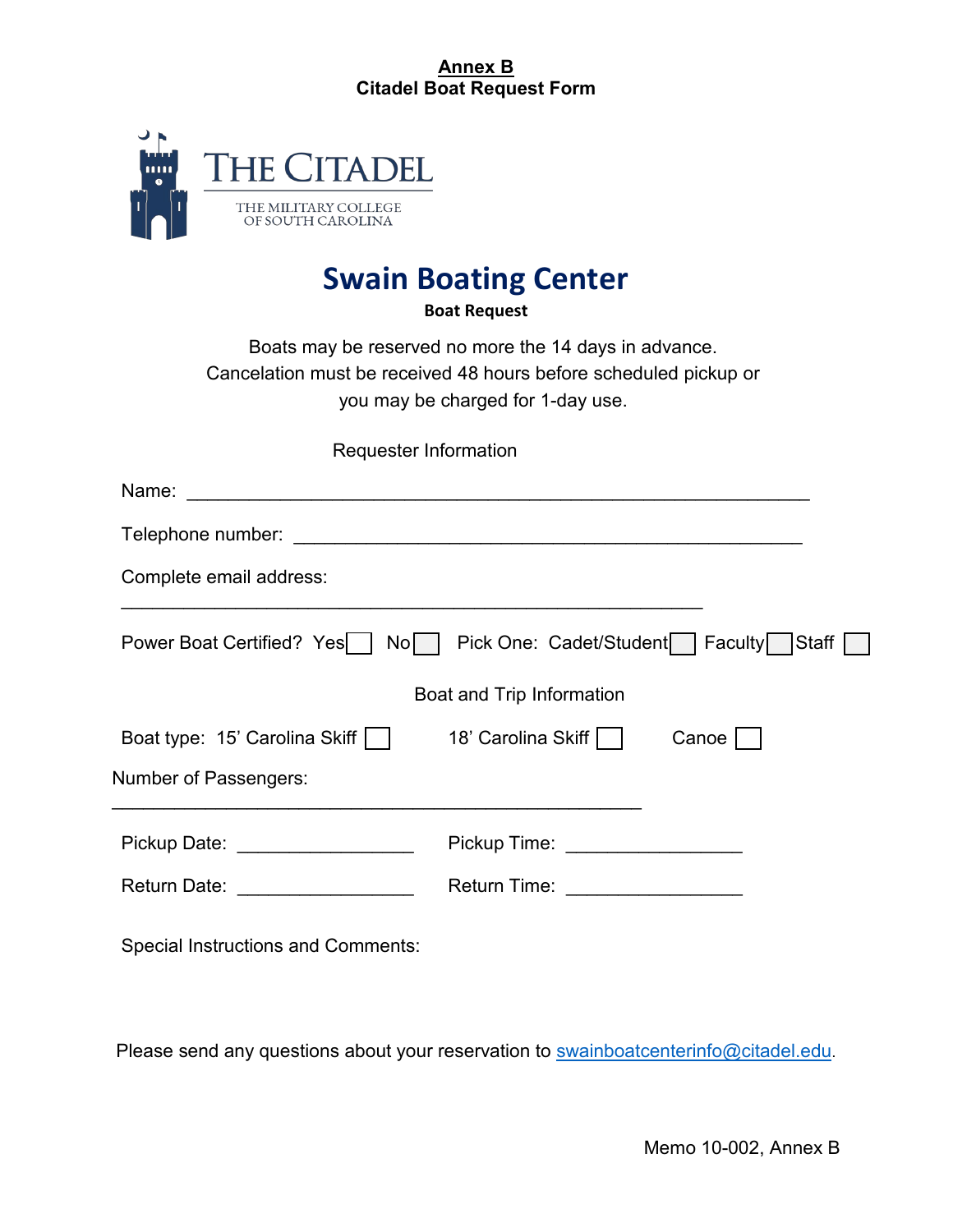## **Annex C Citadel Release and Hold Harmless Agreement**



# **Swain Boating Center**

#### **RELEASE AND HOLD HARMLESS AGREEMENT**

(Participant) am eighteen years of age or older, and I am fully competent to sign this agreement.

I acknowledge that there is a risk from the activity involved in the use of any Citadel boating property (boats, trailers, canoes, motors) including the potential for permanent disability and death along with the damage to or destruction of any Citadel boating equipment. I understand and appreciate the nature of such hazards and risks involved while using Citadel boating equipment.

In consideration of being permitted to use Citadel boating equipment, I on behalf of myself, my heirs, successors and assigns, KNOWINGLY AND FREELY ASSUME ALL SUCH RISKS, both known and unknown, EVEN IF ARISING FROM THE NEGLIGENCE of the use of Citadel boating equipment.

By completing and signing this form, I on behalf of myself, heirs, successors, and assigns, HEREBY RELEASE AND HOLD HARMLESS The Citadel, the State of South Carolina, their respective officers, directors, agents, servants, employees, members, successors and assigns, as well as all instructors of The Citadel. WITH RESPECT TO ANY AND ALL INJURY, DISABILITY, DEATH, or loss of damage to person(s) or property, WHETHER CAUSED BY THE NEGLIGENCE OF THE RELEASES OR OTHERWISE, that may result from or occur during the use of any Citadel boating equipment.

I further agree to indemnify and hold harmless The Citadel, the State of South Carolina, their respective officers, directors, agents, servants, employees, members, successors and assigns from liability for the injury or death of any person (s) and damage to property that may result from my negligent or intentional act or omission while using the Citadel boating equipment.

## **I HAVE READ THIS RELEASE OF LIABILITY AND ASSUMPTION OF RISK AGREEMENT, FULLY UNDERSTANDING ITS TERMS. I UNDERSTAND THAT I HAVE GIVEN UP SUBSTANTIAL RIGHTS BY SIGNING IT. I SIGN THE AGREEMENT FREELY AND VOLUNTARILY WITHOUT ANYINDUCEMENT.**

| Participant's Signature: | Date: |
|--------------------------|-------|
|--------------------------|-------|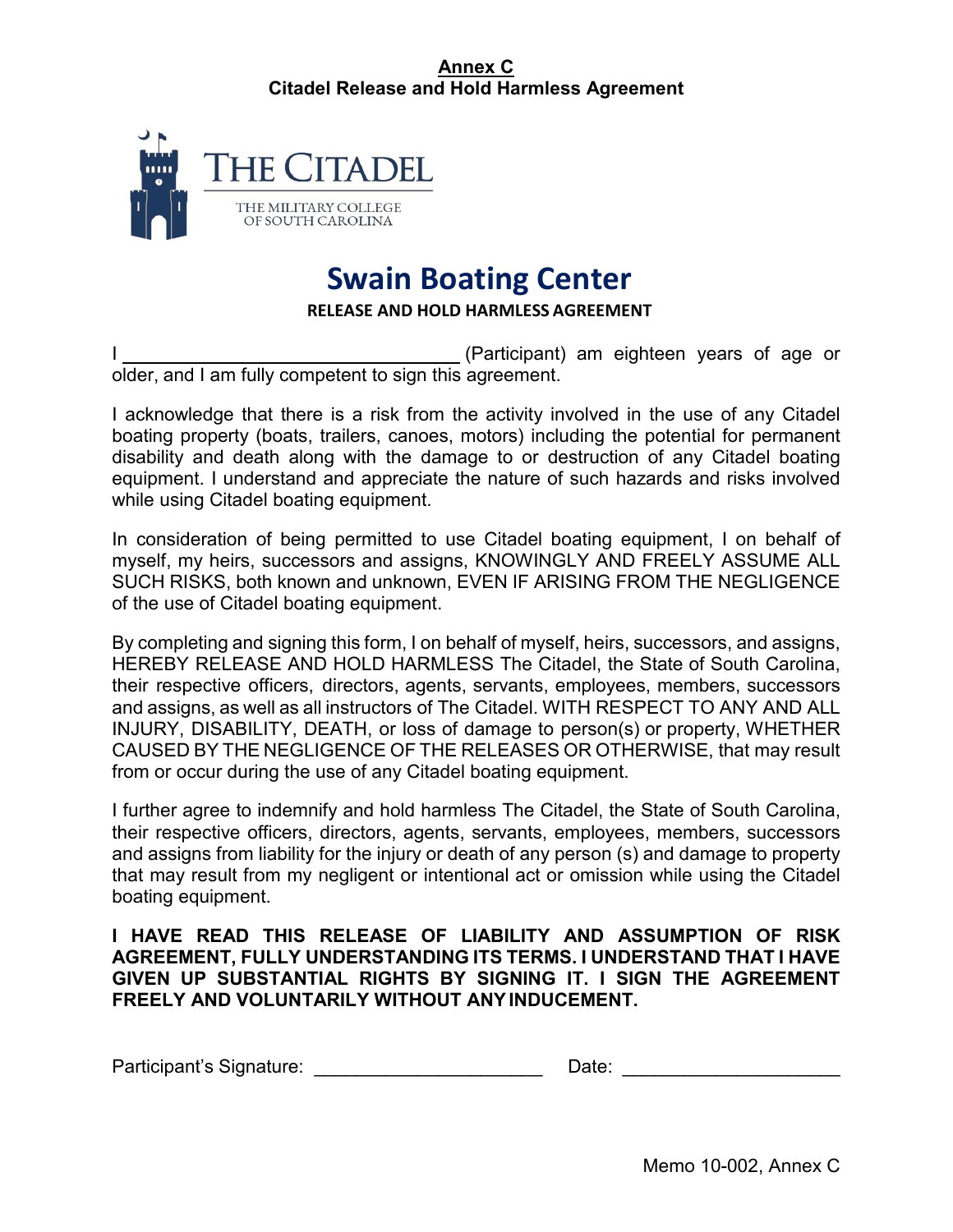## **Annex D Citadel Boating Accident Reporting Form**

| Gilduel Dud                               |
|-------------------------------------------|
| <b>HE CITADEL</b>                         |
| THE MILITARY COLLEGE<br>OF SOUTH CAROLINA |

| Name:                                |                            |                     |                            |  |  |  |
|--------------------------------------|----------------------------|---------------------|----------------------------|--|--|--|
| Date:                                |                            | Time:               |                            |  |  |  |
| <b>Location of Accident</b>          |                            |                     |                            |  |  |  |
| Body of Water:                       | Nearest landmark:          |                     | Location description:      |  |  |  |
|                                      |                            | <b>Citadel Boat</b> |                            |  |  |  |
| # of people on board:                | # of other boats involved: |                     | <b>Citadel Boat Towed:</b> |  |  |  |
|                                      |                            |                     | Yes<br>No                  |  |  |  |
| Accident description:                |                            |                     |                            |  |  |  |
| Damage to Citadel boat:              |                            |                     |                            |  |  |  |
| Damage to other property (non-boat): |                            |                     |                            |  |  |  |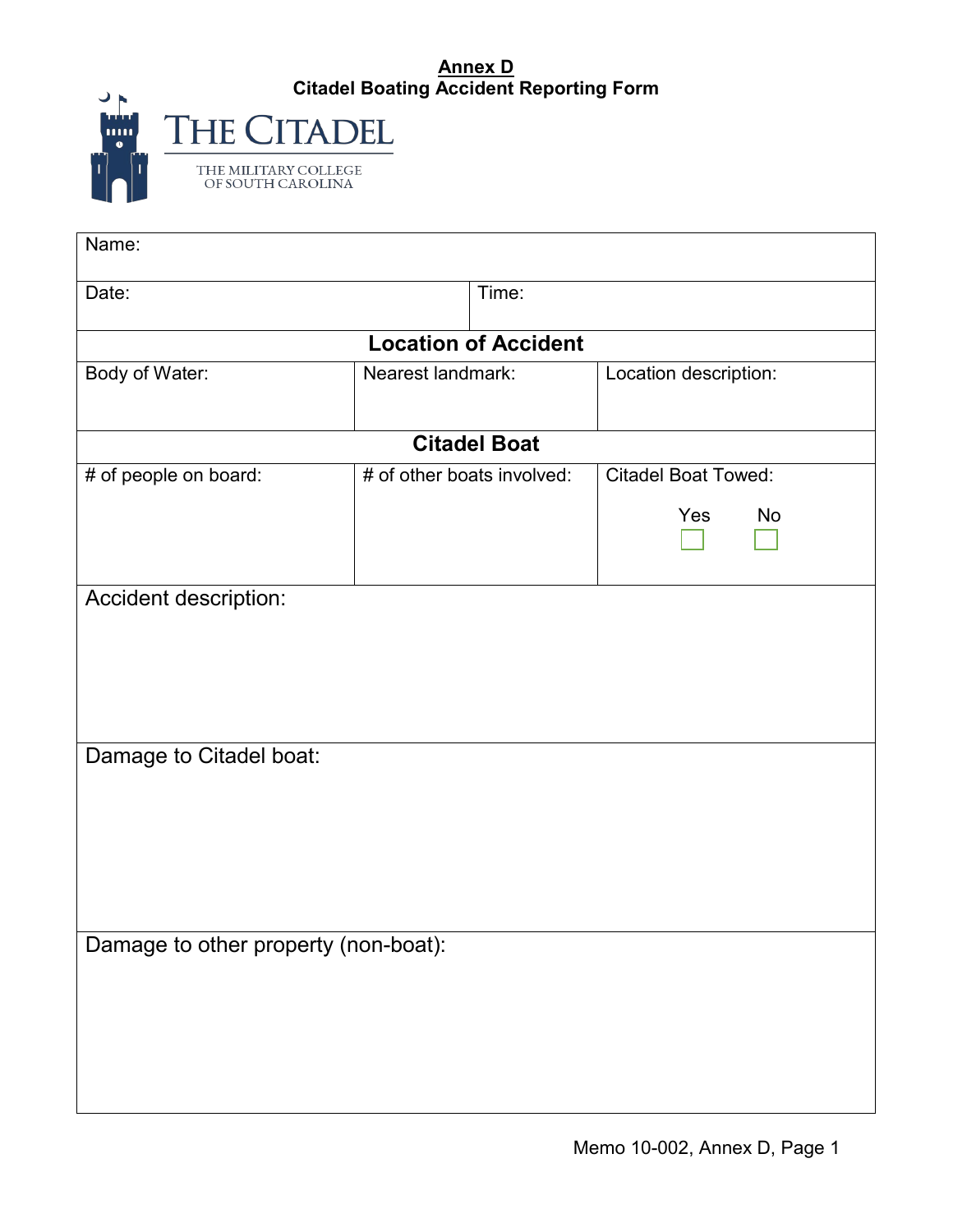## **Annex D Citadel Boating Accident Reporting Form**

| <b>Citadel Boat</b> |                      |                                          |                  |  |  |  |
|---------------------|----------------------|------------------------------------------|------------------|--|--|--|
| Boat #:             |                      | Hull ID #:                               |                  |  |  |  |
| Model:              |                      | Engine manufacturer and horsepower:      |                  |  |  |  |
|                     |                      | <b>Other Boat(s)</b>                     |                  |  |  |  |
| Hull $ID#$ :        |                      | Registration number:                     |                  |  |  |  |
| Model:              |                      | Engine manufacturer and horsepower:      |                  |  |  |  |
|                     |                      | <b>Injury Details</b>                    |                  |  |  |  |
| # of Injured:       | # First Aid treated: | # Transported to<br>hospital:            | # of Fatalities: |  |  |  |
| Names of Injured:   |                      | Individual wearing lifejacket Yes or No: |                  |  |  |  |